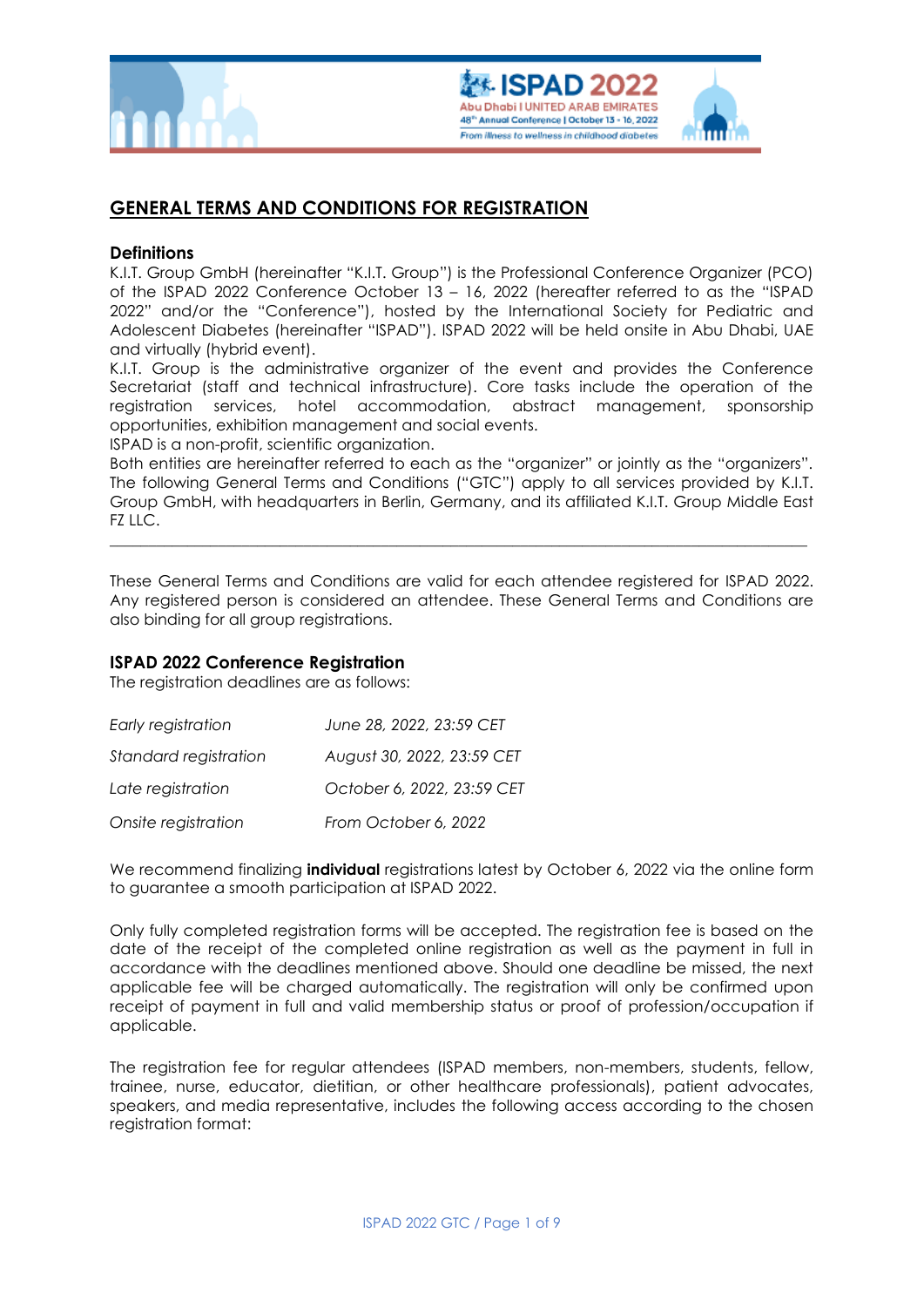





|                                           | <b>Face-to-Face Delegates</b>                         | <b>Virtual Delegates</b>                          |
|-------------------------------------------|-------------------------------------------------------|---------------------------------------------------|
| <b>Conference Venue</b>                   | Full access to the whole scientific                   | No access to the scientific program onsite        |
|                                           | program onsite                                        |                                                   |
| <b>Digital Platform</b>                   | the whole scientific<br>Full access to                | Limited access to the scientific program          |
|                                           | program online                                        | online-see below (1)                              |
| <b>Scientific content LIVE</b>            | the<br>LIVE<br>scientific<br>Full access<br>to        | (1) Access to the LIVE streaming of Session Hall  |
|                                           | program                                               | 1 only with the possibility to participate in the |
|                                           |                                                       | Q&A and pollings in real time                     |
| <b>Scientific</b><br>content<br><b>ON</b> | Full access to the VOD program via the                | (1) Access to VOD of Session Hall 1 and a         |
| <b>DEMAND</b>                             | digital platform until mid-January                    | selection of debates and updates sessions         |
| Posters/ePosters                          | Access to all posters onsite<br>and                   | Access to all ePosters online                     |
|                                           | ePosters online via the digital platform              |                                                   |
| <b>Poster Tours</b>                       | Access to all poster tours                            | No access to the poster tours                     |
| with<br>the<br>poster<br>Chat             | Possible onsite during the poster tours               | Possible online via the digital platform          |
| authors                                   | and online via the digital platform                   |                                                   |
| Coffee-Breaks                             | Full access                                           | No access                                         |
| Lunch-Break                               | Full access                                           | No access                                         |
| <b>Welcome Reception</b>                  | Full access                                           | No access                                         |
| <b>Exhibition</b>                         | Full access                                           | No access                                         |
| Industry Symposia<br>and                  | Full access                                           | No access                                         |
| workshops                                 |                                                       |                                                   |
| Recognition<br>and                        | Access upon registration                              | No access                                         |
| <b>Networking Evening</b>                 |                                                       |                                                   |
| <b>CME Credits</b>                        | Access to the maximum number of<br><b>CME</b> credits | Access to a limited number of CME credits         |

The organizers reserve the right to refuse any registration. Any claim for participation in the event is excluded.

If the maximum attendee capacity is reached, the organizers reserve the right to refuse any registration.

# **Reduced Registration Categories**

To benefit from the **ISPAD Member Registration Fee**, your membership must be valid for both the time of registration **AND** during the conference. Please make sure to apply for or to renew your membership if necessary. Otherwise, the ISPAD 2022 Registration Department reserves the right to change the registration fee to the higher non-member fee.

To **benefit from the reduced fee**, the ISPAD 2022 Registration Department may request a proof of profession or occupation. You will receive a separate email if needed. The following proofs may be required:

- To be able to register as a **student, fellow or trainee**, you must present proof of full-time enrollment at a recognized university or college for both the time of registration and during the conference.
- To be able to register as **a nurse, educator, dietitian or other healthcare professional** a supporting letter with business letterhead, signature and stamp from your Head of Department is required describing your status for both the time of the registration and for the time of the conference. Alternatively, you can submit a copy of your registration or practicing certificate or an ID from your institution if your profession is stipulated on it.
- To register as a **media representative**, please contact the ISPAD 2022 Registration Department at ispad2022-registration@kit-group.org to receive a media registration form. There is no registration fee for accredited media representatives. However, to register as a media representative, you must submit a copy of your official press card.

Participants from **'low-income', 'lower-middle income' or 'upper-middle income' countries** (as per [World Bank categories\)](http://data.worldbank.org/country) can also benefit from reduced registration fees, which are automatically generated according to the country of residence entered during the registration process.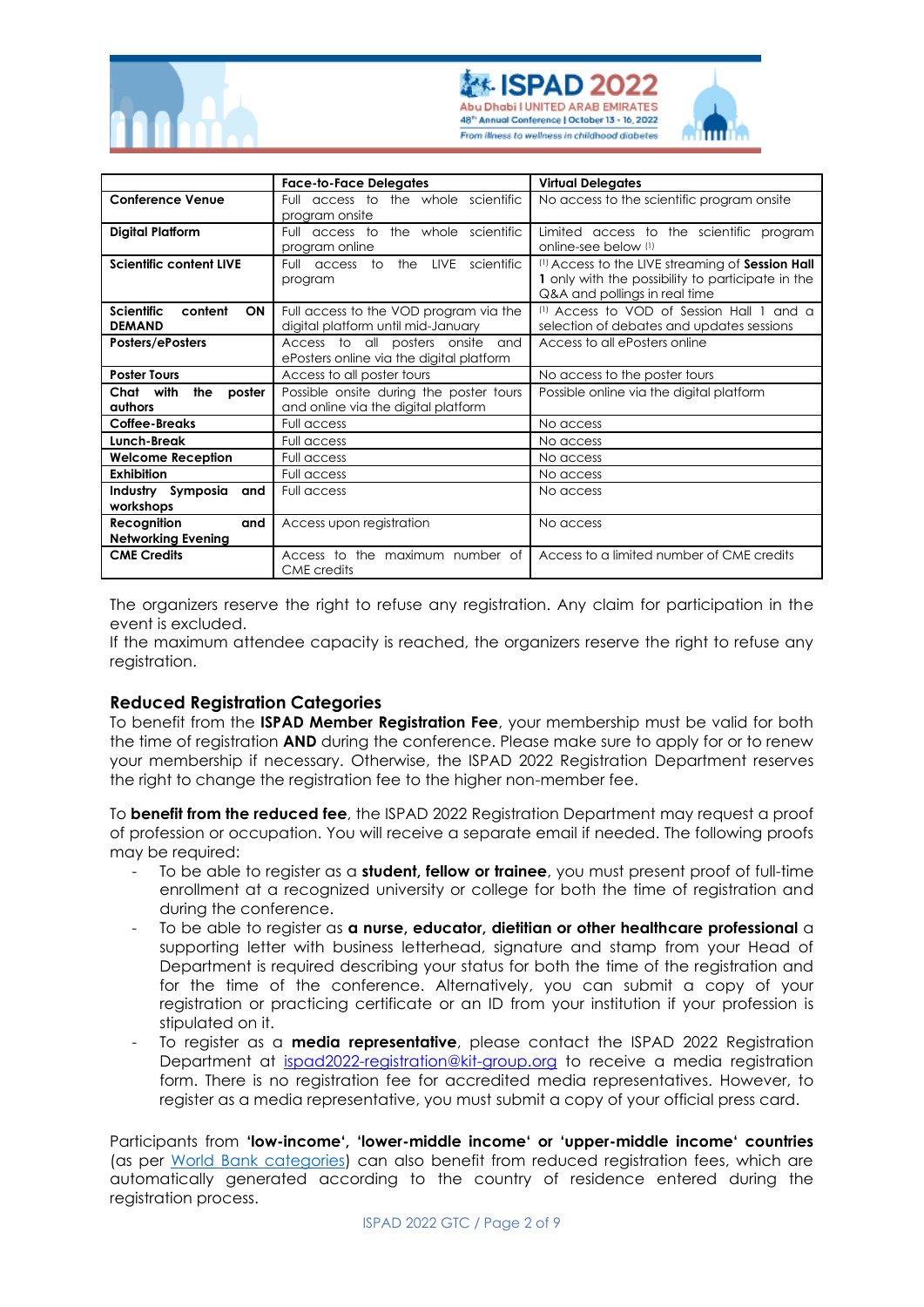



# **Group Registration**

Registrations for ten or more persons will be handled separately as a group booking. Please contact the ISPAD 2022 Registration Department at [ispad2022-registration@kit-group.org.](mailto:ispad2022-registration@kit-group.org) There is no discount for group registrations available.

The ISPAD 2022 Registration Department shall not be held responsible for the double booking of an individual attendee or group made by another company or organization.

A payment order will be sent by email to the group manager once the ISPAD 2022 Registration Department has received the fully completed registration form. Payment for the group registration shall be transferred immediately upon receipt of the payment order. A final registration invoice shall be issued and sent to the group manager after the conference.

The ISPAD 2022 Registration Department will provide the group manager with information on how to communicate the names of their group members. Individual data of each group member such as first name, last name, individual email address and postal address must be provided. The deadline to submit the information of each group member is always the next upcoming registration deadline.

New group requests will be considered until September 30, 2022, 23:59 CET (names, required attendee data and payment in full must be made until October 6, 2022) to guarantee a smooth procedure. After that date, only individual online registration will be possible. All other regulations mentioned in this general terms and conditions also apply for group registration.

# **Methods of Payment**

Payment is required at the time of registration. It can be made in USD only, using one of the following methods:

1. Credit card (Visa, MasterCard, American Express): Attendees will be redirected to a secure online payment platform during the registration process.

2. Bank transfer payment is only possible until September 30, 2022 and should be made in USD to:

| Bank:              | First Abu Dhabi Bank                            |
|--------------------|-------------------------------------------------|
|                    | Account Holder: K.I.T. Group Middle East FZ LLC |
|                    | Account Number: 1441 3235 7866 9016             |
| <b>SWIFT Code:</b> | <b>NBADAEAAXXX</b>                              |
| IBAN:              | AE72 035 1441 3235 7866 9016                    |
| Reference:         | Attendee Name, Attendee Number, ISPAD 2022      |

Please note that all bank fees and money transfer costs (including charges that may be incurred on the receiving bank end) must be covered by the sender. Cheques will not be accepted.

### **Letter of Confirmation/Invoice**

A registration confirmation/invoice incl. payment receipt will be sent by email once the ISPAD 2022 Registration Department has received the fully completed registration form, the related payment and proof of status if necessary. Attendees must present the confirmation/invoice at the registration counter as proof of their registration and payment.

### **Visa Requirements**

It is the sole responsibility of the attendee to take care of his/her [visa requirements.](https://visitabudhabi.ae/en/plan-your-trip/essential-info/getting-a-visa) Attendees should contact the nearest embassy or consulate to determine the appropriate timing of their visa applications. The organizers will not directly contact embassies and consulates on behalf of visa applicants. The registration fee minus a handling fee of 60 USD will be refunded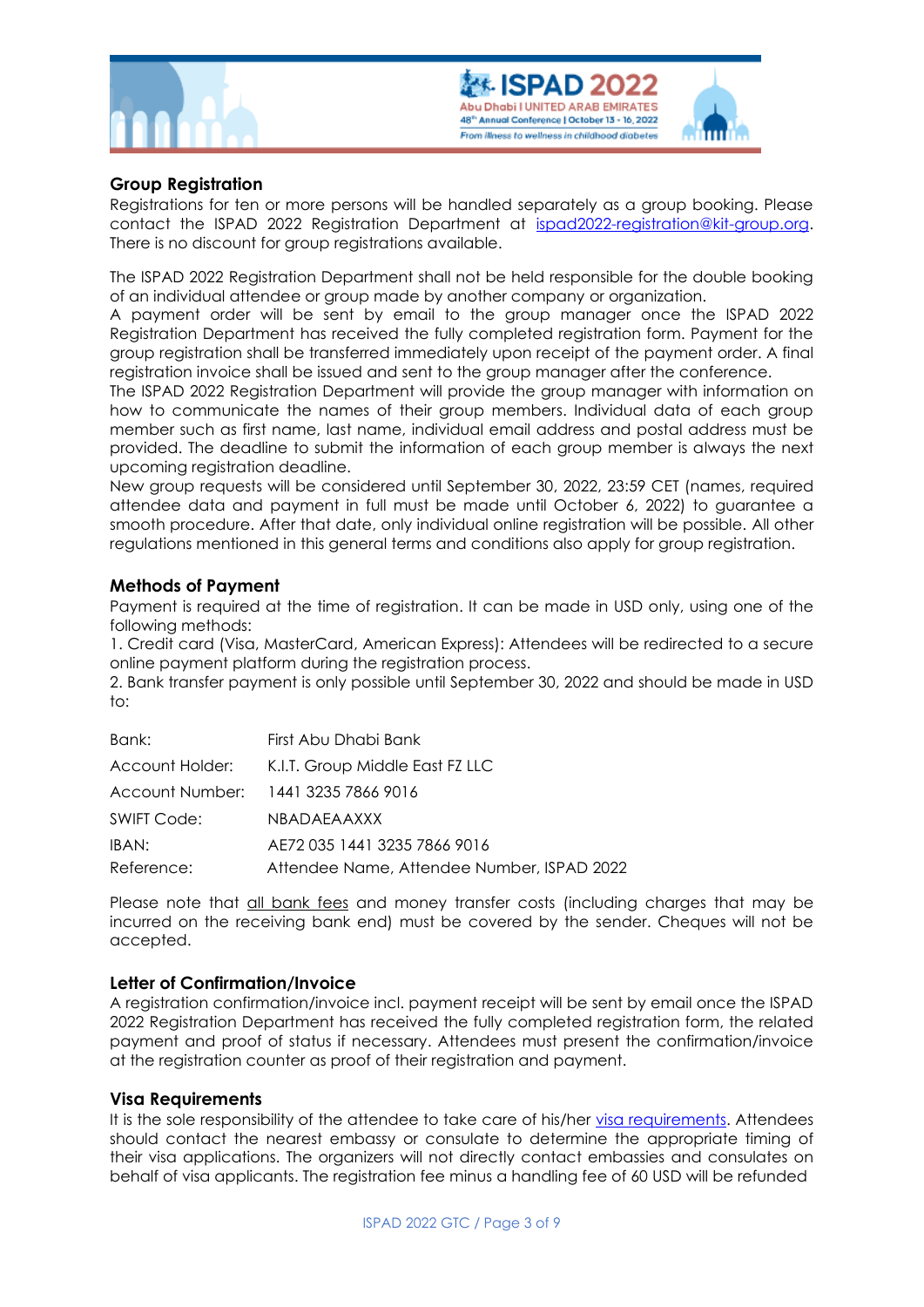



after the conference if the visa was applied for in time latest twelve weeks before the conference), and an official proof of the embassy confirming that a visa could not be granted, is forwarded to the ISPAD 2022 Registration Department. Refund requests will be processed after the conference only. They must be made in writing and sent to the ISPAD 2022 Registration Department by email no later than 14 days after the conference (October 30, 2022). No refund requests will be processed after this date.

# **Letter of Invitation**

You may need a letter of Invitation to apply for a visa to the United Arab Emirates. The ISPAD 2022 Registration Department will provide the official Letter of Invitation to each attendee if requested during online registration. To receive this Letter of Invitation by email, attendees must first register to the conference and submit payment in full. The Letter of Invitation does not financially obligate the conference organizers in any way. All expenses incurred in relation to the conference are the sole responsibility of the attendee. Please allow sufficient time for the application procedure.

# **Certificate of Attendance and CME Credits**

A Certificate of Attendance and a Continuing Medical Education (CME) Credit Statement will be provided to all face-to-face attendees after participation in the ISPAD 2022 Conference.

Attendees booked for the virtual part of the conference will only receive a Certificate of Attendance and a Continuing Medical Education (CME) Credit Statement with a limited number of CME credits as certified for the Virtual Conference Format.

Each attendee using the digital conference platform will be tracked during his/her online participation to be able to award CME credits, hence it is important that you allow cookies from your browser. CME credits will be awarded depending on the time spent on the ISPAD 2022 live session program.

Each medical specialist should claim the recognition of the UEMS/EACCME credits at his/her own CME National Authority.

### **Conference Material**

The Conference sees itself as a sustainable event. Conference materials are largely paperfree and available in digital format. Use our Online Personal Planner at 2022.ispad.org and make sure to download the conference app on your smartphone or tablet. There is no claim to specific or individual conference material in paper format.

### **Registration Format Change**

### From VIRTUAL to FACE-TO-FACE

Should you decide to change your registration from a virtual to a face-to-face participation, please send your request to the ISPAD 2022 Registration Department who will provide an updated payment order. The price difference will be charged accordingly.

#### From FACE-TO-FACE to VIRTUAL

Should you decide to change your registration from a face-to-face to a virtual participation, please send your request to the ISPAD 2022 Registration Department who will provide an updated payment order. A refund of the price difference (subject to a 50 USD service charge) will be issued until July 30, 2022. After this deadline, no refund will be issued anymore. The conclusion of a travel cancellation or travel cancellation insurance is the responsibility of each attendee independently. The organizers are not liable to an attendee for missing deadlines or other reasons for cancellation or changes for which the attendee is responsible.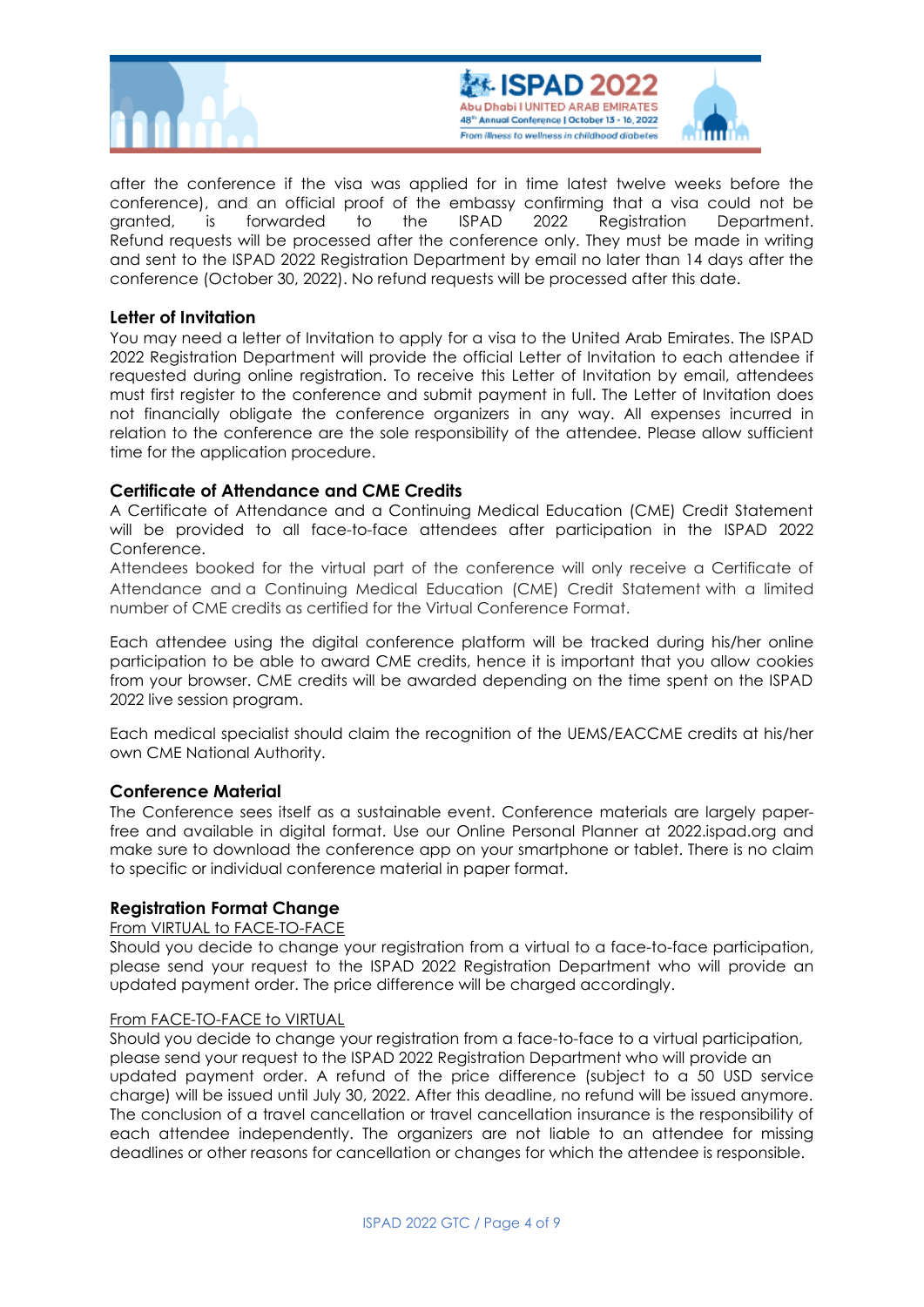



Should ISPAD be obliged to change the conference format to a fully VIRTUAL conference for COVID-19 related reasons, all FACE-TO-FACE registrations will be converted to a VIRTUAL registration and the price difference refunded accordingly.

If a presenter is unable to join in person because of pandemic-related travel restrictions imposed by the authorities of his/her country, the refund of the price difference in registration fees can be applied after the conference. It will be treated on a case-by-case basis provided that all requested evidence is supplied.

# **Registration Category Change**

A handling fee of 50 USD will be charged for registration type changes. If there is a change to a lower (reduced) fee, the ISPAD 2022 Registration Department may request a proof of profession or occupation. An ISPAD Member must be a member in good standing (i.e. full payment received, possible proofs submitted, etc.) before completing the registration process to be eligible for a Member rate or eligible to claim the registration change. Refund requests will be processed after the conference only. They must be made in writing and sent to the ISPAD 2022 Registration Department by email. Refunds will be credited only to person/entity who/which paid the original registration.

# **Registration Name Change**

A handling fee of 50 USD will be charged for every name change to an existing conference registration. A new registration form for the substitute attendee should be submitted before October 6, 2022, as well as a proof for the reduced fee if applicable. After this date, name changes will no longer be accepted.

# **Lost Name Badge**

The name badge must be always worn during the conference. Access to the conference facilities will not be granted without a proper name badge. If an attendee loses, misplaces or forgets the name badge, a handling fee of 60 USD will be charged for a new name badge. Upon handing out a new name badge, the lost badge will become invalid.

# **Registration Cancellation Policy**

Notification of cancellation must be made in writing and sent to the ISPAD 2022 Registration Department by email to [ispad2022-registration@kit-group.org.](mailto:ispad2022-registration@kit-group.org) The notification must include all the relevant information regarding the bank account to which a possible refund may be remitted.

If the written notification of cancellation is received before August 1, 2022, 50% of the paid registration fee will be refunded. No refunds will be made for cancellations received after this date.

Refund requests will be processed after the conference only. They must be made in writing and sent to the ISPAD 2022 Registration Department by email no later than October 30, 2022. No refund request will be processed after this date.

Credit will not be given for unattended events or early termination of attendance. Refunds will be credited only to person/entity who/which paid the original registration. Further claims of any kind and for any legal reason against the organizers are excluded.

# **Networking and Recognition Evening**

The Networking and Recognition Evening will take place on Saturday, October 15, 2022. The number of seats is limited and available on a "first come, first served" basis.

If the written notification of the cancellation is received before August 1, 2022, a full refund for the Networking and Recognition Evening cancellation will be made. No refunds will be made for cancellations received after this date. Refund requests will be processed after the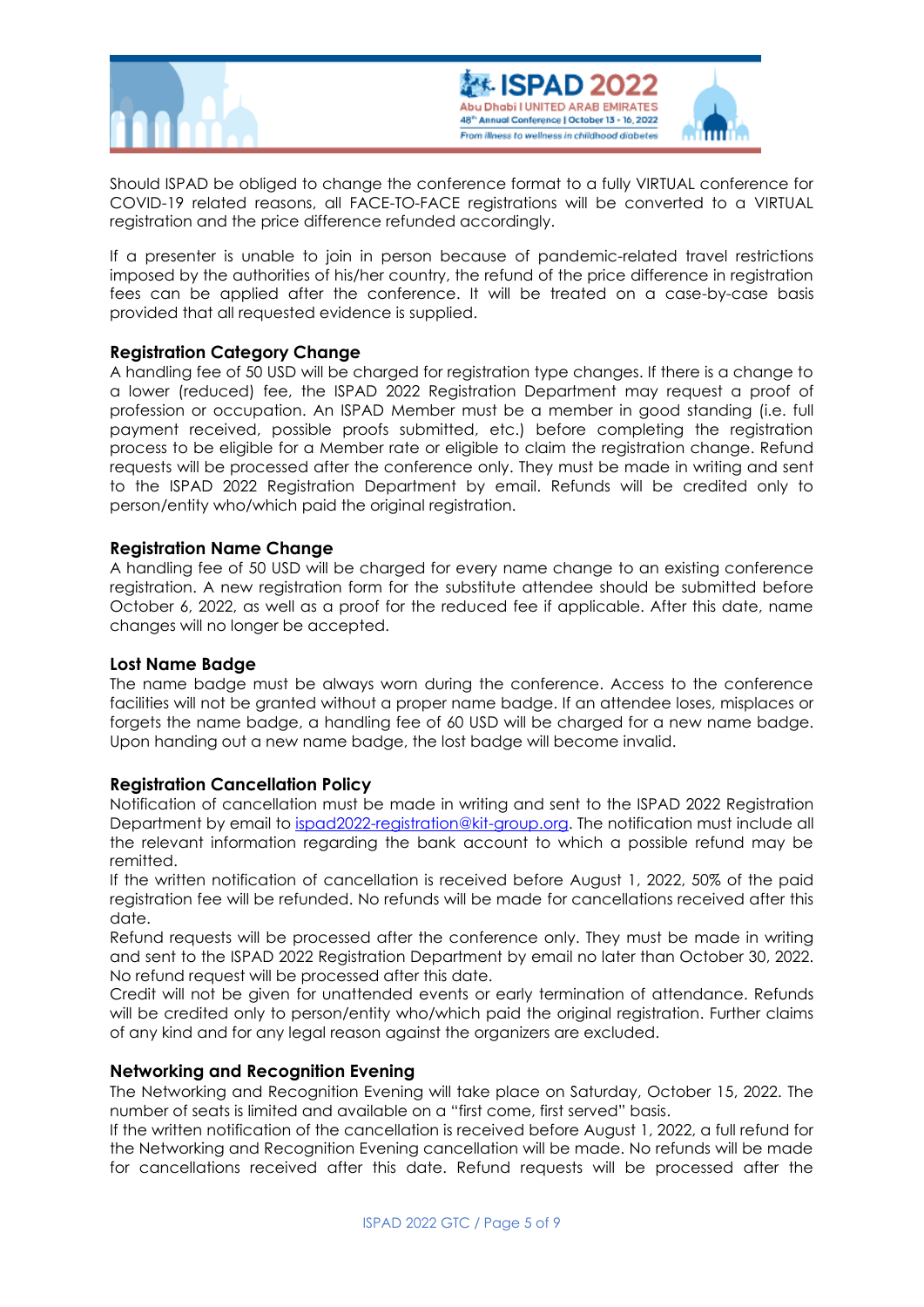



conference only. Credit will not be given for unattended events or early termination of attendance.

# **Access/Accompanying Person/Children**

Only registered attendees will be permitted access to the Conference. To be eligible to register for the conference, attendees must be at least 18 years old. Attendees may be asked to present an official identity card stating their age. Accompanying persons and children will not be granted access to the conference venue including the exhibition area and session rooms.

Access to the Opening Session / Welcome Ceremony will also be granted to registered attendees only.

Seats in the session rooms are limited. Refunds will not be made if all seats are taken. It is the responsibility of the attendee to access the session rooms in good time.

# **Modification of the Conference Program**

The conference organizers reserve the right to modify the program, which is published as an indication only. There is no claim against the organizer for the implementation of announced or individual program components.

No refunds will be granted in case the program changes (including change of speakers, modification of topic, etc.).

# **Cancellation or Postponement of the ISPAD 2022 Conference**

In the event that ISPAD 2022 cannot be held or is postponed due to events beyond the control of K.I.T. Group (force majeure) or for events, for which neither party can be held responsible for or due to events which are not attributable to wrongful intent or gross negligence of K.I.T. Group, neither K.I.T. Group nor indirectly its client ISPAD can be held liable by attendees for any damages or financial losses incurred.

Under these circumstances, K.I.T. Group reserves the right to either retain the entire registration fee and to use it for a future ISPAD conference, or to reimburse the attendee after deducting costs already incurred for the organization of ISPAD 2022 and which could not be recovered from third parties.

### **COVID-19 Regulations: Cancellation of the Conference, cancellation of attendance**

If the Face-to-Face Conference cannot take place at the originally scheduled event dates due to government regulations, laws, ordinances, and other public orders that apply in connection with the pandemic due to the SARS-CoV-2 (COVID-19) coronavirus and variants ("COVID-19 Regulations"), the organizer shall be released from the obligation to perform. In case the Conference is switched to a virtual-only event, the procedures outlined in the section above "Registration Format Change" apply. In case of complete cancellation, registered and fully paid attendee shall receive a refund of the respective participation fee paid. Refunds will be made according to the procedure described above in the section "Cancellation or Postponement of the Conference ".

In the event of cancellation of attendance by an attendee due to the above mentioned COVID-19 regulations in effect at the time of the event in his/her country of residence, the attendee will be refunded his/her registration fee regardless of the time of cancellation for a processing fee of 50 USD.

# **Hygiene and safety regulations, House rules**

Attendees are obligated to inform themselves in advance of their participation in the Conference about the currently valid regulations, laws, ordinances, and other decrees that apply in connection with the containment of the SARS-CoV-2 (COVID-19) coronavirus pandemic ("COVID-19 Regulations"), and to comply with them. In addition, attendees are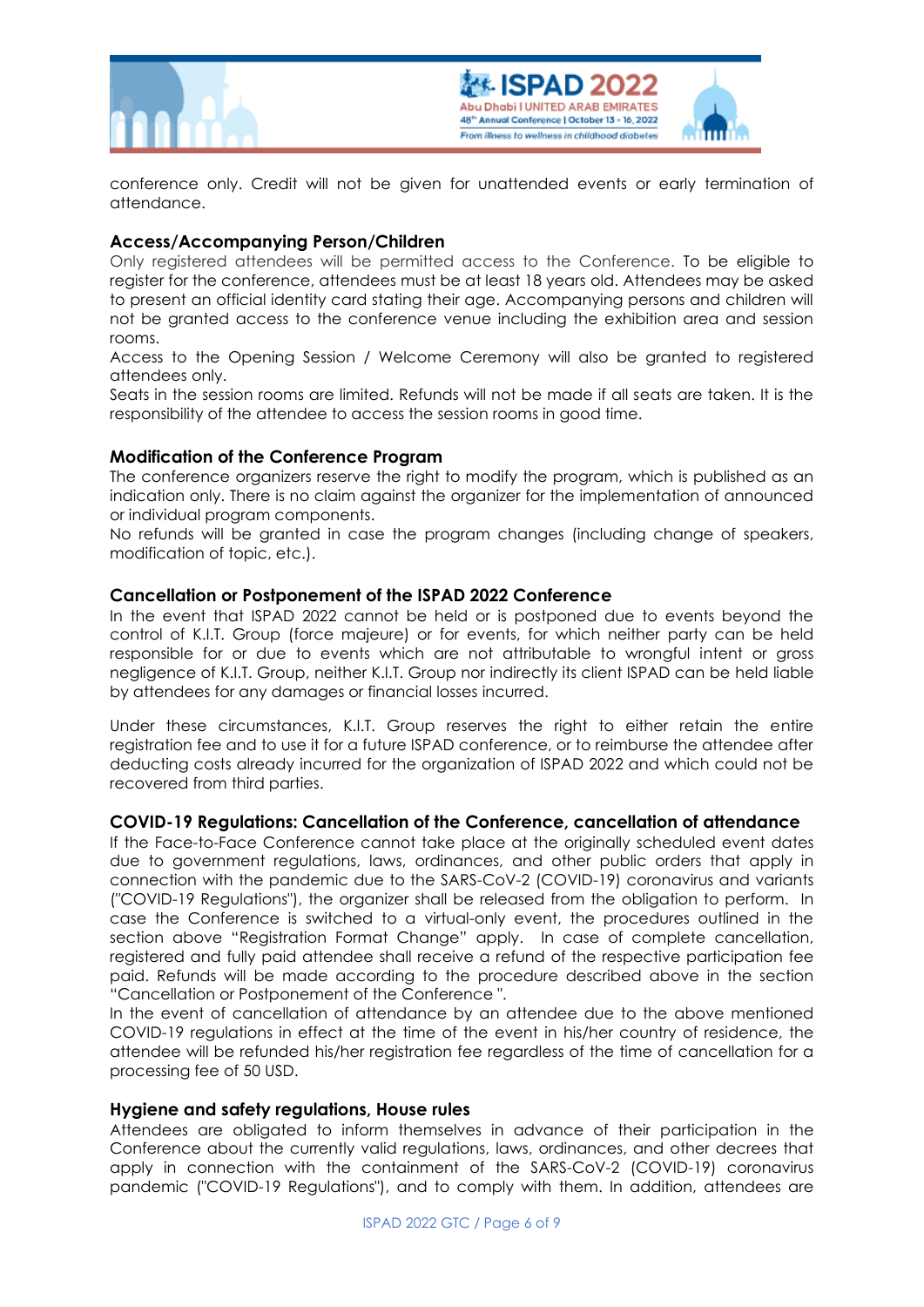



required to comply with the hygiene and safety measures and/or concept enacted by the organizer.

In view of the dynamic development of the coronavirus, each attendee acknowledges that the organizer is entitled to adapt the hygiene and safety measures to the current situation at any time and that attendees are obligated to inform themselves continuously about any changes on the hygiene and safety measures of the Conference, in particular via the Conference website: [2022.ispad.org](https://www.2022.ispad.org/)

By entering the event premises, each attendee accepts the house rules of the Conference premises, which can be viewed at the registration counter. The attendee is aware that the consumption of food and beverages brought to the event is not permitted.

# **Connectivity or technical issues**

The delegates attending ISPAD 2022 on the conference digital platform acknowledges that it is their responsibility to ensure a secure and stable internet connection, compatible operating system requirements and that his/her web browser is up to date in order to avoid connectivity or other technical issues when attending the virtual format of ISPAD 2022. K.I.T. Group will use its reasonable best efforts in providing access to the ISPAD 2022 through third party channels. In the event that the attendee encounters connectivity issues due to a weak internet connection, incompatible operating system requirements or inappropriate web browser settings, the attendee acknowledges that K.I.T. Group is not liable. K.I.T. Group will also not be liable in the event of an interruption of connection or connectivity issues due to a case of "Force Majeure" or attributable to a third party's network operators.

\_\_\_\_\_\_\_\_\_\_\_\_\_\_\_\_\_\_\_\_\_\_\_\_\_\_\_\_\_\_\_\_\_\_\_\_\_\_\_\_\_\_\_\_\_\_\_\_\_\_\_\_\_\_\_\_\_\_\_\_\_\_\_\_\_\_\_\_\_\_\_\_\_\_\_\_\_\_\_\_\_\_\_\_\_\_\_\_

# **Data Protection, Conference Tool and sharing of contact details**

### **Data Protection**

During the registration process and the execution of the Conference the personal data of each attendee is processed. All personal data will be processed in accordance with the applicable national data protection regulations and in particular the strict General Data Protection Regulation GDPR (Regulation (EU) 2016/679) and the German Federal Data Protection Act (BDSG).

Personal data will not be forwarded to a third party unless in accordance with Art. 6 Sec. 1 lit a-f GDPR: (a) express consent, (b) performance or conclusion of a contract, (c) fulfilment of a legal obligation, (d) protection of vital interests of the data subject or another natural person, (e) public interest or exercise of official authority, (f) legitimate interest of the data controller and balancing of interests.

In the course of participation in the Conference, personal data may be processed by companies based in third countries outside the European Union (EU)/European Economic Area (EEA). This can lead to disadvantages in the enforcement of data subjects' rights, a lack of control over the further processing and transfer of data or access by state agencies for control and monitoring purposes without sufficient legal protection. By registering for the Conference, the attendee consents to such data processing insofar as it is necessary for his/her participation and the full use of the Conference services.

For further details on data processing, your rights about information and access to personal data and how to contact the Data protection officer, please refer to the privacy policy at [https://2022.ispad.org/privacy-policy/.](https://2022.ispad.org/privacy-policy/)

### **Conference Tool**

A digital conference platform tool will be implemented and used for the virtual format of ISPAD 2022. Before using the digital conference platform tool, you will be informed about your data protection rights. For details on data processing, please refer to the privacy policy at <https://2022.ispad.org/privacy-policy/>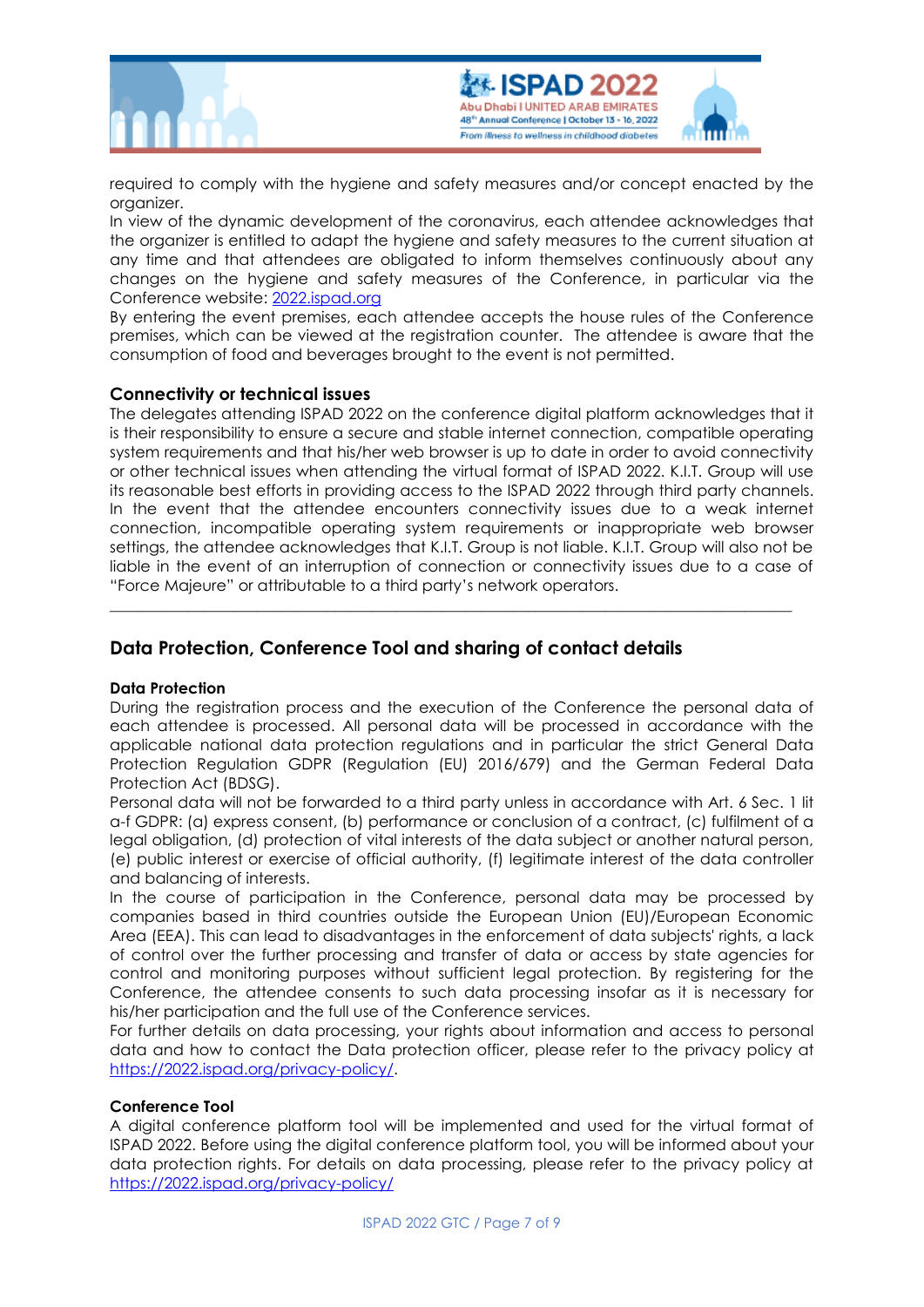



All attendees who register for the Conference and use the digital conference platform tool agree to its Terms & Conditions of use and application. The use of the digital conference platform tool becomes part of the contract and is insofar a prerequisite for participation in the Conference.

The Conference Secretariat has entered into a data processing agreement with the service partner of the Conference platform tool and implement the strict provisions of the applicable data processing regulations when using the conference platform tool.

**\_\_\_\_\_\_\_\_\_\_\_\_\_\_\_\_\_\_\_\_\_\_\_\_\_\_\_\_\_\_\_\_\_\_\_\_\_\_\_\_\_\_\_\_\_\_\_\_\_\_\_\_\_\_\_\_\_\_\_\_\_\_\_\_\_\_\_\_\_\_\_\_\_\_\_\_\_\_\_\_\_\_\_\_\_\_\_\_\_\_**

#### **Sharing of contact details**

Personal data will not be passed on to third parties unless this is necessary for the provision of services to the attendee (e.g., the data required for payment processing will be passed on to the respective payment service provider (credit card company, bank).

#### **Intellectual Property Rights**

All content (trademarks, brands, copyrights, etc.) displayed at the Conference remain the property of their respective owners and are used for identification purposes only. The content and compilations published by the providers at the digital conference platform and/or on the event website are subject to the applicable copyright laws. The reproduction, editing, distribution, sharing and/or any kind of exploitation outside the limits of the applicable copyright laws require the written consent of the respective author and/or creator.

Downloads and copies of information, documents, files, presentations, and other content shared are only permitted if explicitly marked and solely for private use. The commercial use of content is prohibited without the consent of the author/creator. Insofar as the content on the event platform website has not been created by the organizer, the copyrights of third parties will be observed. Contributions of third parties are marked as such on the event platform website. Should a copyright infringement nevertheless occur, the organizers require a corresponding notice. The relevant content will then be removed immediately.

#### **Film, photo and video recordings**

The organizer will create image, film and audio recordings during the Conference for communication or educational purpose. This material can be shared and published within public reporting or used in social networks (Facebook, Twitter, Instagram) about the event without entitlement to remuneration. Each attendee explicitly gives his/her consent to the use of his/her images captured at the event for publications and communications relating to the event according to the effective law. You can withdraw your consent at any time by contacting the Conference Secretariat [\(ispad2022-registration@kit-group.org\)](mailto:ispad2022-registration@kit-group.org).

#### **Blocking access**

Access to the digital conference offerings may be blocked temporarily or permanently if there are concrete indications that the attendee is violating or has violated these GTC and/or applicable law or if the organizer(s) have another justified, substantial interest in blocking access. When deciding on a blocking, the legitimate interests will be appropriately considered.

#### **Limitation of liability**

The organizer shall be liable for damages caused intentionally or through gross negligence by the organizer, its legal representative, executive employees or vicarious agents, irrespective of the legal grounds.

The organizer shall be liable for damages in the event of simple negligence, subject to statutory limitations of liability (for example, care in one's own affairs), only

a. for damages arising from injury to life, body or health;

b. for damages arising from the breach of an essential contractual obligation. "Material contractual obligations" are those obligations the fulfilment of which makes the proper